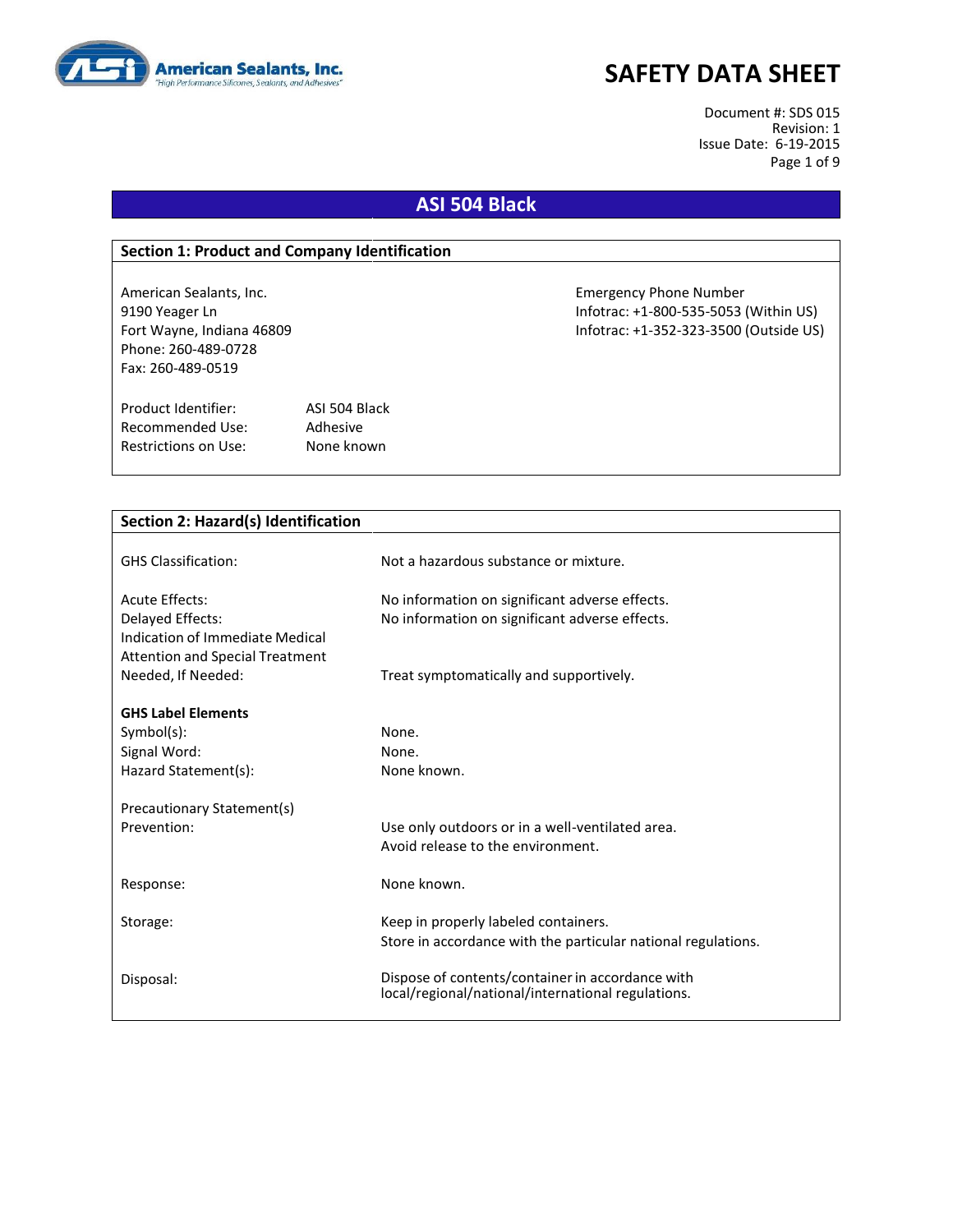## **Section 3: Composition/Information on Ingredients**

| <u>CAS</u> | Component                                    | Percent   |
|------------|----------------------------------------------|-----------|
| 64742-46-7 | Distillates (petroleum), hydrotreated middle | $20 - 30$ |
| 7631-86-9  | Silicon dioxide                              | $5 - 10$  |
| 1333-86-4  | Carbon black                                 | $0.1 - 1$ |

| <b>Section 4: First-Aid Measures</b> |                                                                                                                                   |
|--------------------------------------|-----------------------------------------------------------------------------------------------------------------------------------|
| Inhalation:                          | IF INHALED: Remove to fresh air.<br>Get medical attention if symptoms occur.                                                      |
| Skin Contact:                        | IF ON SKIN: Wash with soap and water as a precaution.<br>Get medical advice/attention if symptoms occur.                          |
| Eye Contact:                         | IF IN EYES: Flush eyes with water as a precaution.<br>If eye irritation develops and persists: Get medical advice/attention.      |
| Ingestion:                           | If swallowed, DO NOT induce vomiting.<br>Get immediate medical attention if symptoms occur.<br>Rinse mouth thoroughly with water. |

| <b>Section 5: Fire-Fighting Measures</b>   |                                                                                                                                                                             |  |  |
|--------------------------------------------|-----------------------------------------------------------------------------------------------------------------------------------------------------------------------------|--|--|
| Suitable Extinguishing Media:              | Use carbon dioxide, regular dry chemical, alcohol-resistant foam or<br>water.                                                                                               |  |  |
| Unsuitable Extinguishing Media:            | None known.                                                                                                                                                                 |  |  |
| Specific Hazards Arising from the Chemical |                                                                                                                                                                             |  |  |
| Hazardous Decomposition Products:          | Upon decomposition, this product emits carbon oxides, silicon<br>oxides, and formaldehyde.                                                                                  |  |  |
| Special Protective Equipment and           |                                                                                                                                                                             |  |  |
| Precautions for Firefighters:              | Exposure to combustion products may be a hazard to health.<br>Firefighters should wear full-face, self-contained breathing apparatus<br>and impervious protective clothing. |  |  |
| Specific extinguishing methods:            | Use extinguishing measures that are appropriate to local<br>circumstances and the surrounding environment.<br>Use water spray to cool unopened containers.                  |  |  |
|                                            | Remove undamaged containers from fire area if it is safe to do so.<br>Evacuate area.                                                                                        |  |  |
|                                            |                                                                                                                                                                             |  |  |

| <b>Section 6: Accidental Release Measures</b> |                                                               |  |
|-----------------------------------------------|---------------------------------------------------------------|--|
| Personal Precautions, Protective              | Follow safe handling advice and personal protective equipment |  |
| <b>Equipment and Emergency Procedures:</b>    | recommendations.                                              |  |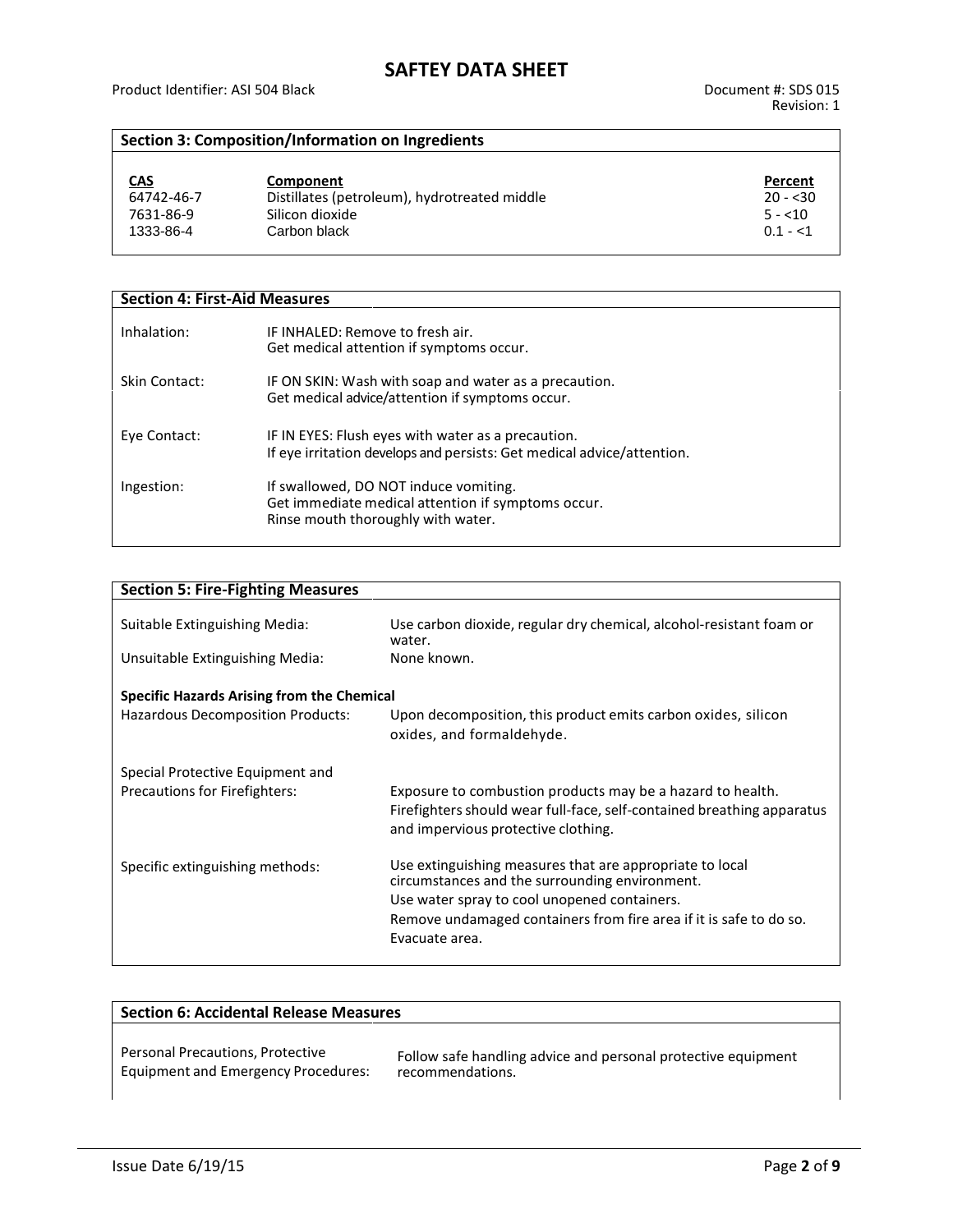| Product Identifier: ASI 504 Black     | Document #: SDS 015<br>Revision: 1                                                                                                                                                                                                                                                                                                                                                                                                                                              |
|---------------------------------------|---------------------------------------------------------------------------------------------------------------------------------------------------------------------------------------------------------------------------------------------------------------------------------------------------------------------------------------------------------------------------------------------------------------------------------------------------------------------------------|
| <b>Environment Precautions:</b>       | Avoid release to the environment. Prevent further leakage or<br>spillage if safe to do so. Retain and dispose of contaminate wash<br>water. Local authorities should be advised if significant spillages<br>cannot be contained.                                                                                                                                                                                                                                                |
| Methods and Materials for Containment |                                                                                                                                                                                                                                                                                                                                                                                                                                                                                 |
| and Cleaning Up:                      | Absorb with inert absorbent material.<br>For large spills, provide diking or other appropriate containment to<br>keep material from spreading. If diked material can be pumped,<br>store recovered material in appropriate container. Clean up<br>remaining materials from spill with suitable absorbent.<br>Local or national regulations may apply to releases and disposal of<br>this material, as well as those materials and items employed in the<br>cleanup of releases. |

| <b>Section 7: Handling and Storage</b>                              |                                                                                                                                                                    |
|---------------------------------------------------------------------|--------------------------------------------------------------------------------------------------------------------------------------------------------------------|
| <b>Precautions for Safe Handling</b><br><b>Protective Measures:</b> | Handle in accordance with good industrial hygiene and safety practice.<br>Take care to prevent spills, waste and minimize release to the<br>environment.           |
| Advice on General Occupational<br>Hygiene:                          | Do not eat, drink, or smoke when using this product.<br>Wash thoroughly after handling.<br>Wash contaminate clothing before reuse.                                 |
| Conditions for Safe Storage, including<br>any Incompatibilities:    | Store and handle in accordance with all current regulations and<br>standards. Keep in properly labeled containers.<br>Keep separated from incompatible substances. |
| Incompatibilities:                                                  | Strong oxidizing materials                                                                                                                                         |

| <b>Component Exposure Limits</b>                              |                 |                                                                   |
|---------------------------------------------------------------|-----------------|-------------------------------------------------------------------|
| <b>CAS</b>                                                    | Component       | <b>Exposure Limits</b>                                            |
|                                                               |                 | <b>OSHA Z-1:</b> 5 mg/m3 TWA (mist)                               |
| Distillates (petroleum),<br>64742-46-7<br>hydrotreated middle |                 | <b>OSHA P0:</b> 5 mg/m3 TWA (mist)                                |
|                                                               |                 | <b>NIOSH REL:</b> 5 mg/m3 TWA (mist); 10 mg/m3 ST (mist)          |
|                                                               |                 | <b>OSHA Z-3:</b> 20 million particles/ft3 (Silica) TWA (dust); 80 |
|                                                               |                 | mg/m3 / %SiO2 (Silica) TWA (dust)                                 |
| 7631-86-9                                                     | Silicon dioxide |                                                                   |
|                                                               |                 | <b>NIOSH REL:</b> 6 mg/m3 (Silica) TWA                            |
| Carbon black<br>1333-86-4                                     |                 | <b>ACGIH:</b> 3 mg/m3 TWA (inhalable fraction)                    |
|                                                               |                 | <b>OSHA Z-1:</b> 3.5 mg/m3 TWA                                    |
|                                                               |                 | NIOSH REL: 3.5 mg/m3 TWA                                          |

Appropriate Engineering Controls: Processing may form hazardous compounds (see section 10).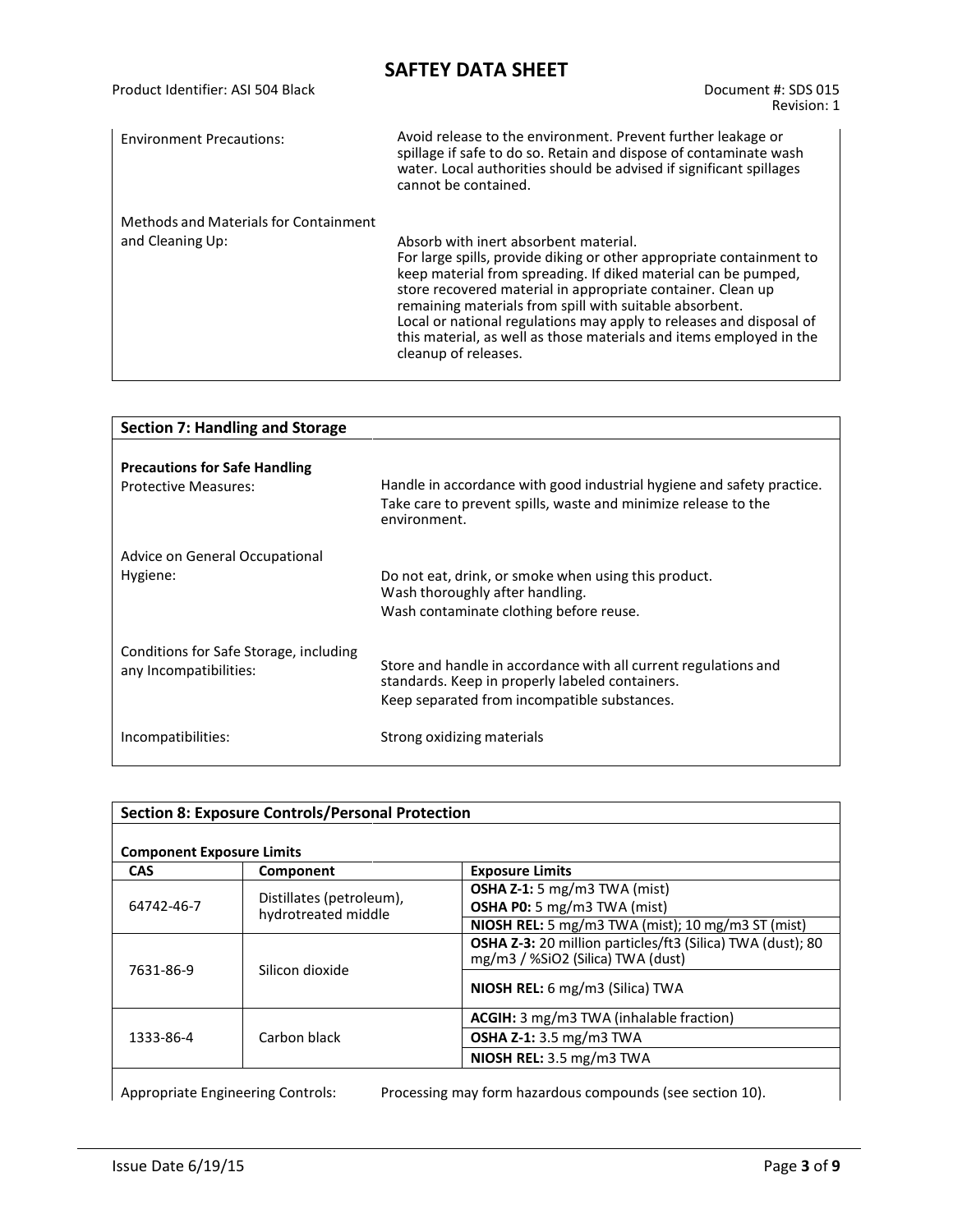|                                                               | Ensure adequate ventilation, especially in confined areas. Ensure<br>compliance with applicable exposure limits.                                                                                                                                                                                                                                                                                                                                                                                                                                                                                                                                                                                 |
|---------------------------------------------------------------|--------------------------------------------------------------------------------------------------------------------------------------------------------------------------------------------------------------------------------------------------------------------------------------------------------------------------------------------------------------------------------------------------------------------------------------------------------------------------------------------------------------------------------------------------------------------------------------------------------------------------------------------------------------------------------------------------|
| <b>Individual Protection Measures</b><br>Eye/Face Protection: | Wear safety goggles. Provide an emergency eye wash fountain and<br>quick drench shower in the immediate work area.                                                                                                                                                                                                                                                                                                                                                                                                                                                                                                                                                                               |
| Skin Protection:                                              | Skin should be washed after contact.                                                                                                                                                                                                                                                                                                                                                                                                                                                                                                                                                                                                                                                             |
| Hand Protection:                                              | Wear impervious gloves. Wash hands before breaks and at the end of<br>workday.                                                                                                                                                                                                                                                                                                                                                                                                                                                                                                                                                                                                                   |
| <b>Respiratory Protection:</b>                                | General and local exhaust ventilation is recommended to maintain<br>vapor exposures below recommended limits. Where concentrations<br>are above recommended limits or are unknown, appropriate<br>respiratory protection should be worn. Follow OSHA respirator<br>regulations (29 CFR 1910.134) and use NIOSH/MSHA approved<br>respirators. Protection provided by air purifying respirators against<br>exposure to any hazardous chemical is limited. Use a positive pressure<br>air supplied respirator if there is any potential for uncontrolled release,<br>exposure levels are unknown, or any other circumstance where air<br>purifying respirators may not provide adequate protection. |

## **Section 9: Physical and Chemical Properties**

| <b>Physical State:</b>           | Liguid              | Appearance:                 | Paste          |
|----------------------------------|---------------------|-----------------------------|----------------|
| Color:                           | <b>Black</b>        | <b>Physical Form:</b> Paste |                |
| Odor:                            | Acetic Acid         | <b>Odor Threshold:</b>      | Not available  |
| pH:                              | Not applicable      | <b>Melting Point:</b>       | Not available  |
| <b>Boiling Point:</b>            | Not applicable      | <b>Decomposition:</b>       | Not available  |
| <b>Flash Point:</b>              | Not applicable      | <b>Evaporation Rate:</b>    | Not applicable |
| <b>OSHA Flammability Class:</b>  | Not classified as a | <b>Vapor Pressure:</b>      | Not applicable |
|                                  | flammability hazard |                             |                |
| Vapor Density (air = $1$ ):      | Not available       | Density:                    | 0.96           |
| Specific Gravity (water $= 1$ ): | Not available       | <b>Water Solubility:</b>    | Not available  |
| Log KOW:                         | Not available       | Coeff. Water/Oil Dist:      | Not available  |
| KOC:                             | Not available       | <b>Auto Ignition:</b>       | Not available  |
| Viscosity:                       | Not applicable      | VOC:                        | Not available  |
| Volatility:                      | Not available       | <b>Molecular Formula:</b>   | Not available  |
|                                  |                     |                             |                |

| <b>Section 10: Stability and Reactivity</b> |                                                                                                                                                                                                                                                                                                               |  |
|---------------------------------------------|---------------------------------------------------------------------------------------------------------------------------------------------------------------------------------------------------------------------------------------------------------------------------------------------------------------|--|
| Reactivity:<br><b>Chemical Stability:</b>   | Not classified as a reactivity hazard.<br>Stable at normal temperatures and pressure.                                                                                                                                                                                                                         |  |
| Possibility of Hazardous Reactions:         | Use at elevated temperatures may form highly hazardous compounds.<br>Can react with strong oxidizing agents.<br>Acetic acid is formed upon contact with water or humid air.<br>When heated to temperatures above 150 °C (300 °F) in the presence of<br>air, trace quantities of formaldehyde may be released. |  |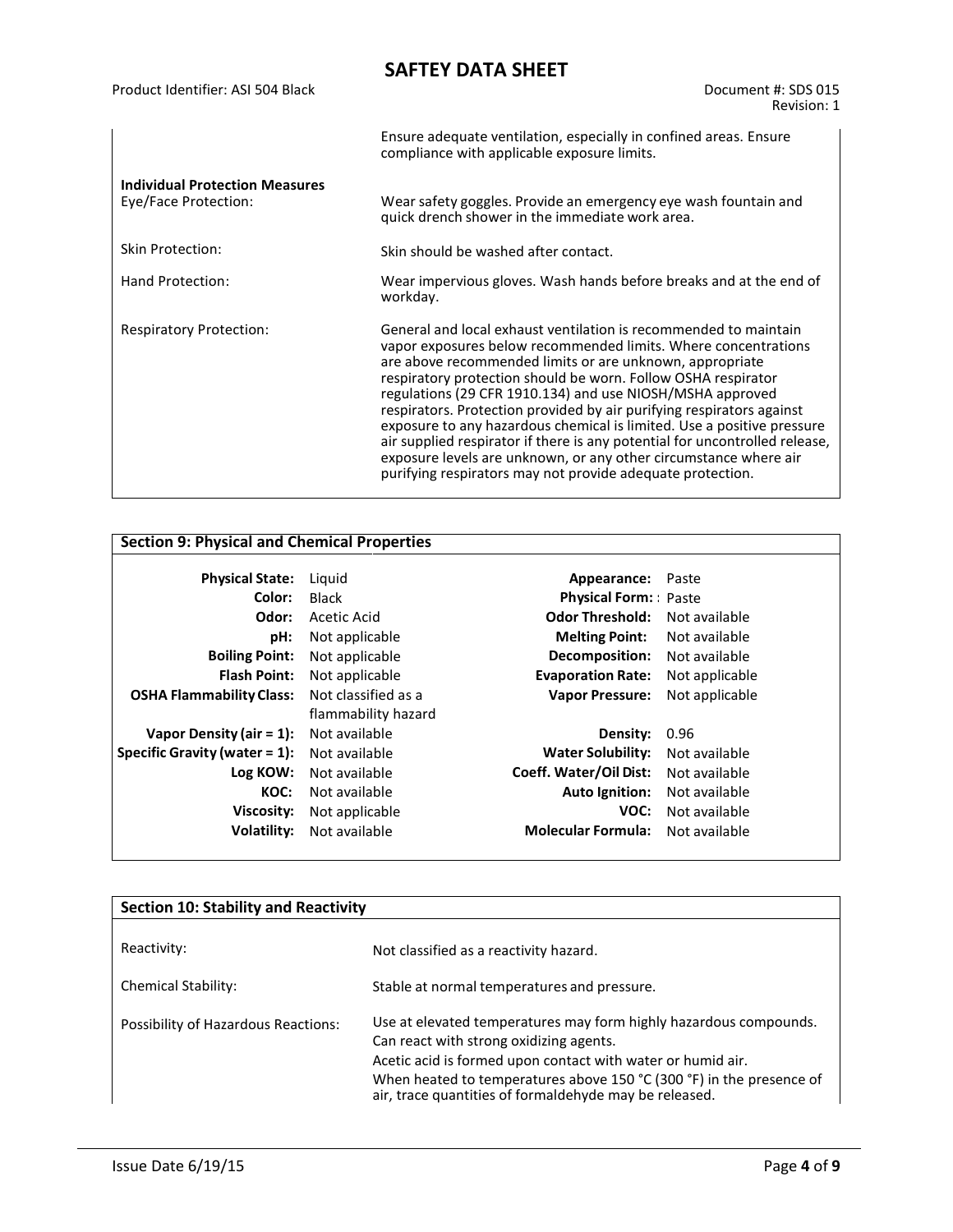Product Identifier: ASI 504 Black Document #: SDS 015

Revision: 1

|                                   | See OSHA formaldehyde standard, 29 CFR 1910.1048<br>Hazardous decomposition products will be formed at elevated<br>temperatures. |
|-----------------------------------|----------------------------------------------------------------------------------------------------------------------------------|
| Conditions to Avoid:              | None known.                                                                                                                      |
| Incompatible Materials:           | Strong oxidizing materials                                                                                                       |
| Hazardous Decomposition Products: | Upon decomposition, this product emits carbon oxides, silicon oxides,<br>and formaldehyde.                                       |

### **Section 11: Toxicological Information**

## **Acute Toxicity**

#### **Component Analysis – LD50/LC50**

| <b>CAS</b> | Component                                       | <b>Result</b><br><b>Species</b> |        | <b>Dose</b>    | <b>Exposure</b> |
|------------|-------------------------------------------------|---------------------------------|--------|----------------|-----------------|
| 64742-46-7 |                                                 | LD50 Oral                       | Rat    | >5000 mg/kg    | N/A             |
|            | Distillates (petroleum),<br>hydrotreated middle | LC50 Inhalation                 | Rat    | $1.78$ mg/L    |                 |
|            |                                                 | LD50 Dermal                     | Rat    | $>2000$ mg/kg  |                 |
| 7631-86-9  |                                                 | LD50 Oral                       | Rat    | >3300 mg/kg    | N/A             |
|            | Silicon dioxide                                 | <b>LC50 Inhalation</b>          | Rat    | $>2.08$ mg/L   | 4 hr            |
|            |                                                 | LD50 Dermal                     | Rabbit | >5000 mg/kg    | N/A             |
| 1333-86-4  | Carbon black                                    | LD50 Oral                       | Rat    | >5000 mg/kg    | N/A             |
|            |                                                 | <b>LC50</b> Inhalation          | Rat    | $>0.0046$ mg/L | 4 hr            |

# **Information on Likely Routes of Exposure**

| Inhalation:                                   | Not classified based on available information. |
|-----------------------------------------------|------------------------------------------------|
| Ingestion:                                    | Not classified based on available information. |
| <b>Skin Contact:</b>                          | Not classified based on available information. |
| Eye Contact:                                  | Not classified based on available information. |
| Immediate Effects:                            | Not classified based on available information. |
| Delayed Effects:                              | No information is available.                   |
| Medical Conditions Aggravated by<br>Exposure: | No information is available.                   |
| Irritation/Corrosivity Data:                  | Not classified based on available information. |
| Respiratory Sensitization:                    | Not classified based on available information. |
| Dermal Sensitization:                         | Not classified based on available information. |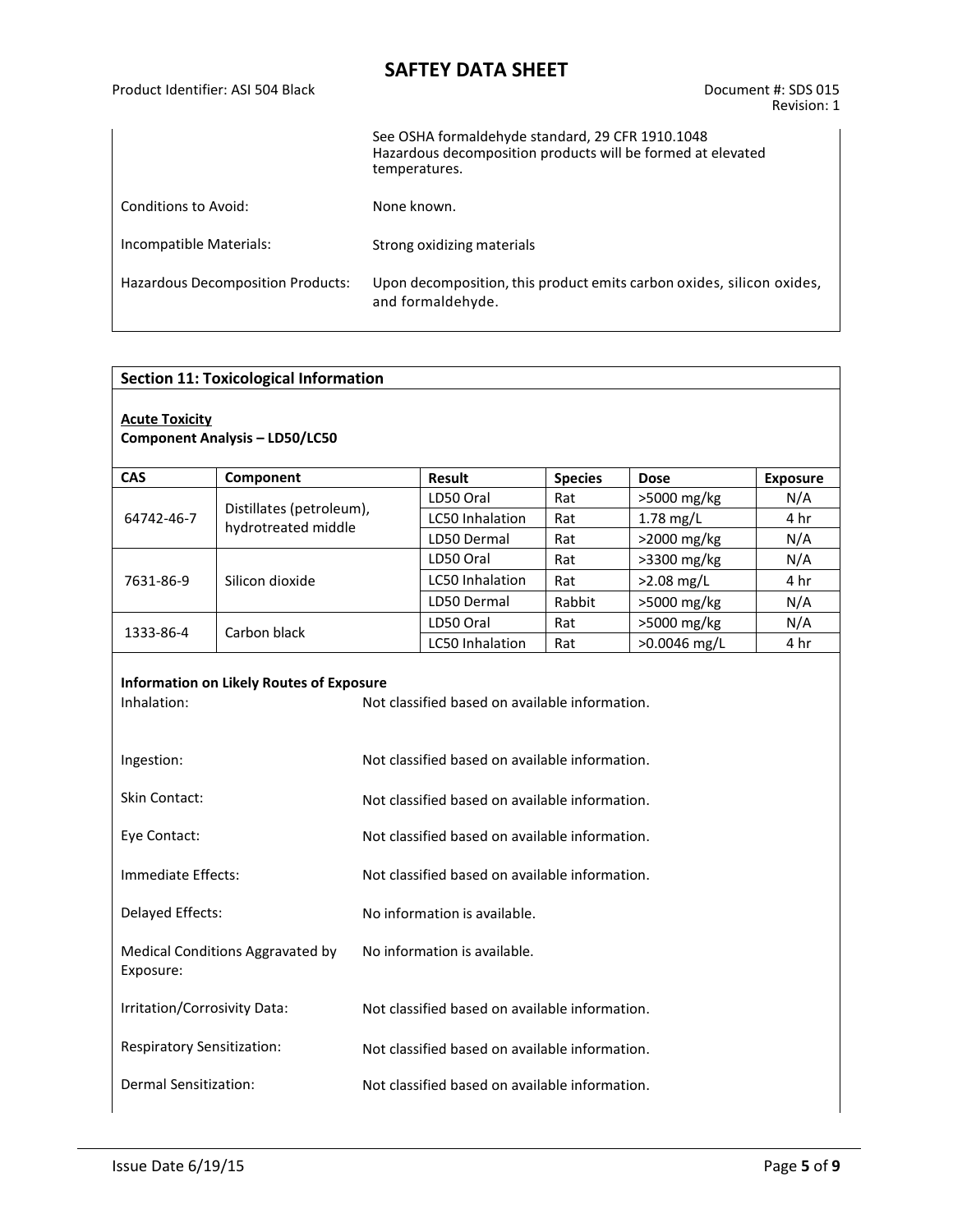| Germ Cell Mutagenicity: | Not classified based on available information. |
|-------------------------|------------------------------------------------|
| Carcinogenicity:        | Not classified based on available information. |

| <b>Component Carcinogenicity</b>                                               |                                      |                                                                                      |  |  |  |  |
|--------------------------------------------------------------------------------|--------------------------------------|--------------------------------------------------------------------------------------|--|--|--|--|
| <b>CAS</b>                                                                     | Component                            | <b>Result</b>                                                                        |  |  |  |  |
| 1333-86-4                                                                      | Carbon Black                         | <b>IARC:</b> Group 2B (possibly carcinogenic to humans)                              |  |  |  |  |
|                                                                                |                                      | <b>OSHA:</b> Not present at levels greater than or equal to 0.1% to be identified as |  |  |  |  |
|                                                                                | a carcinogen or potential carcinogen |                                                                                      |  |  |  |  |
| NTP: Not present at levels greater than or equal to 0.1% to be identified as a |                                      |                                                                                      |  |  |  |  |
|                                                                                |                                      | carcinogen or potential carcinogen                                                   |  |  |  |  |
| Reproductive Toxicity:                                                         |                                      | Not classified based on available information.                                       |  |  |  |  |
| Specific Target Organ Toxicity -<br>Single Exposure:                           |                                      | No target organs identified.                                                         |  |  |  |  |
| Specific Target Organ Toxicity -<br>Repeated Exposure:                         |                                      | No target organs identified.                                                         |  |  |  |  |
| <b>Aspiration Hazard:</b>                                                      |                                      | Not classified based on available information.                                       |  |  |  |  |

| <b>Section 12: Ecological Information</b>                                                                       |                                                                                           |                      |             |                                             |             |       |  |  |  |
|-----------------------------------------------------------------------------------------------------------------|-------------------------------------------------------------------------------------------|----------------------|-------------|---------------------------------------------|-------------|-------|--|--|--|
| <b>Ecotoxicity</b><br>No information available for the product.<br><b>Component Analysis – Aquatic Toxicity</b> |                                                                                           |                      |             |                                             |             |       |  |  |  |
| <b>CAS</b>                                                                                                      | Result<br><b>Species</b><br>Component<br><b>Exposure</b><br><b>Aquatic</b><br><b>Dose</b> |                      |             |                                             |             |       |  |  |  |
|                                                                                                                 |                                                                                           | <b>Fish</b>          | <b>LC50</b> | Zebrafish (Danio rerio)                     | $1000$ mg/L | 96 hr |  |  |  |
| 1333-86-4                                                                                                       | Carbon<br><b>Black</b>                                                                    | <b>Invertebrates</b> | <b>EC50</b> | Water flea (Daphnia<br>>5600 mg/L<br>magna) |             | 24 hr |  |  |  |
|                                                                                                                 |                                                                                           | <b>NOEC</b><br>Algae |             | Green algae<br>(Desmodesmus<br>subspicatus) | 10,000 mg/L | 72 hr |  |  |  |
| Persistence and Degradability:<br>No information available for the product.                                     |                                                                                           |                      |             |                                             |             |       |  |  |  |
| <b>Bioaccumulative Potential:</b><br>No information available for the product.                                  |                                                                                           |                      |             |                                             |             |       |  |  |  |
| Mobility in Soil:<br>No information available for the product.                                                  |                                                                                           |                      |             |                                             |             |       |  |  |  |
| Biodegration:<br>No information available for the product.                                                      |                                                                                           |                      |             |                                             |             |       |  |  |  |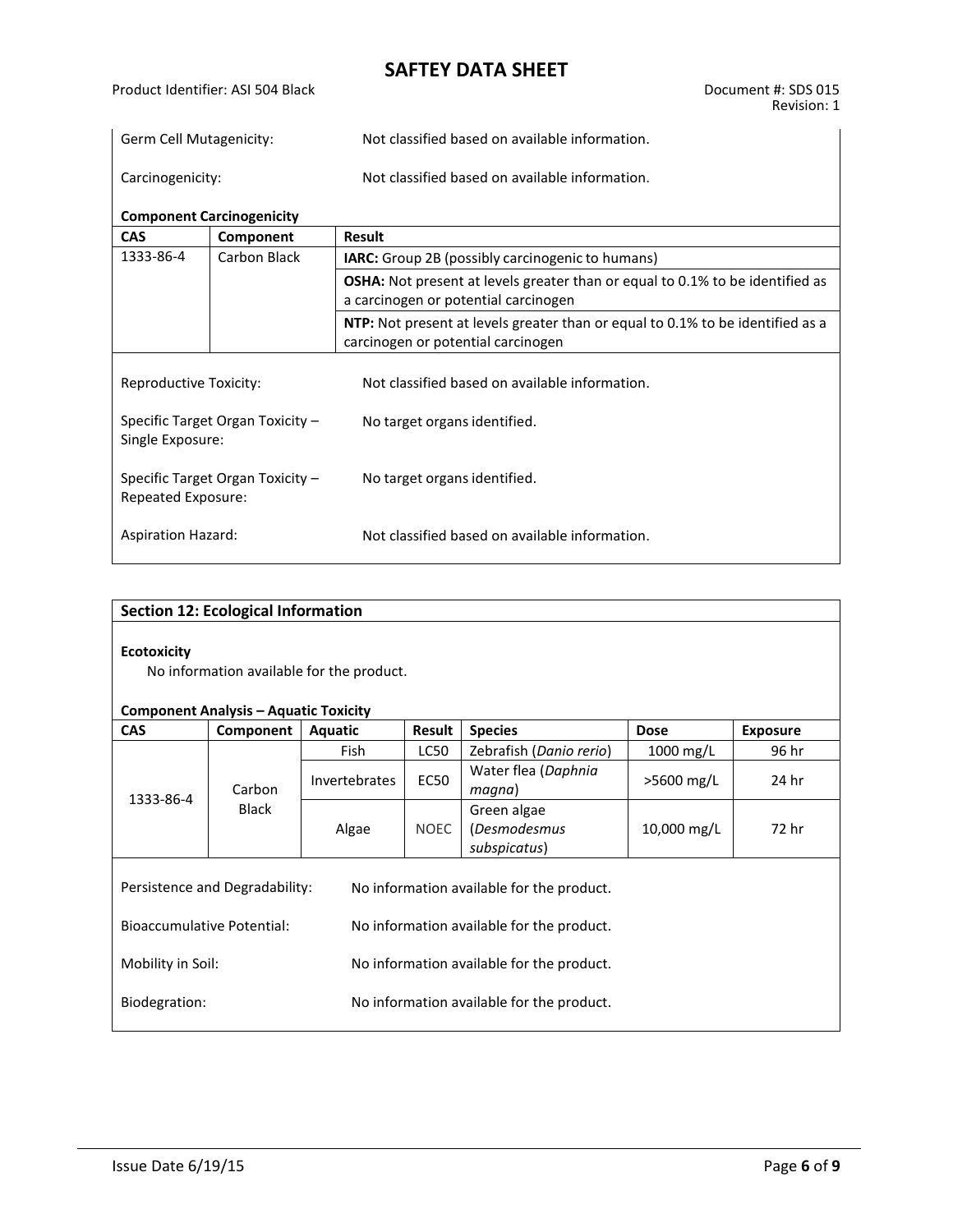| <b>Section 13: Disposal Considerations</b> |                                                                                                                                                                                                                                                           |  |  |  |  |  |
|--------------------------------------------|-----------------------------------------------------------------------------------------------------------------------------------------------------------------------------------------------------------------------------------------------------------|--|--|--|--|--|
| Disposal Methods:                          | Dispose in accordance with all applicable federal, state/regional and<br>local laws and regulations. This product has been evaluated for RCRA<br>characteristics and does not meet the criteria of hazardous waste if<br>discarded in its purchased form. |  |  |  |  |  |
| Disposal of Contaminated Packaging:        | Dispose of unused product properly. Empty containers should be taken<br>to an approved waste handling site for recycling or disposal.                                                                                                                     |  |  |  |  |  |
| <b>Component Waste Numbers:</b>            | The U.S. EPA has not published waste numbers for this product's<br>components.                                                                                                                                                                            |  |  |  |  |  |

| Not regulated as a dangerous good.      |
|-----------------------------------------|
| Not regulated as a dangerous good.      |
| Not regulated as a dangerous good.      |
|                                         |
| Not applicable for product as supplied. |
|                                         |
|                                         |
| Not regulated as a dangerous good.      |
|                                         |

| <b>Section 15: Regulatory Information</b> |                                                                      |                 |                                       |                                                              |  |  |  |  |
|-------------------------------------------|----------------------------------------------------------------------|-----------------|---------------------------------------|--------------------------------------------------------------|--|--|--|--|
|                                           |                                                                      |                 |                                       |                                                              |  |  |  |  |
| <b>US Federal Regulations</b>             |                                                                      |                 |                                       |                                                              |  |  |  |  |
|                                           | SARA 302 Extremely Hazardous                                         |                 |                                       |                                                              |  |  |  |  |
| Substances:                               |                                                                      |                 | None contained in product.            |                                                              |  |  |  |  |
| <b>SARA 304:</b>                          |                                                                      | Not applicable. |                                       |                                                              |  |  |  |  |
| SARA 311/312:                             |                                                                      | None known.     |                                       |                                                              |  |  |  |  |
| <b>SARA 313:</b>                          |                                                                      | None known.     |                                       |                                                              |  |  |  |  |
| TSCA:                                     |                                                                      |                 |                                       | All components of this product are listed on TSCA Inventory. |  |  |  |  |
|                                           |                                                                      |                 |                                       |                                                              |  |  |  |  |
|                                           | <b>CERCLA Reportable Quantity:</b>                                   |                 |                                       |                                                              |  |  |  |  |
| <b>CAS</b>                                |                                                                      |                 | <b>Component RQ (lbs)</b>             |                                                              |  |  |  |  |
|                                           | Component                                                            |                 |                                       | <b>Calculated Product RQ (lbs)</b>                           |  |  |  |  |
| 108-24-7                                  | Acetic anhydride                                                     |                 | 5000                                  | Exceeds reasonably attainable upper limit.                   |  |  |  |  |
| 64-19-7                                   | Acetic acid                                                          |                 | 5000                                  | Exceeds reasonably attainable upper limit.                   |  |  |  |  |
|                                           |                                                                      |                 |                                       |                                                              |  |  |  |  |
| <b>US State Regulations</b>               |                                                                      |                 |                                       |                                                              |  |  |  |  |
| Pennsylvania Right To Know                |                                                                      |                 |                                       |                                                              |  |  |  |  |
|                                           | <b>CAS</b>                                                           | Component       |                                       | Percent                                                      |  |  |  |  |
|                                           | 70131-67-8                                                           |                 | Dimethyl siloxane, hydroxy-terminated | 50-70%                                                       |  |  |  |  |
|                                           | Distillates (petroleum), hydrotreated middle<br>64742-46-7<br>20-30% |                 |                                       |                                                              |  |  |  |  |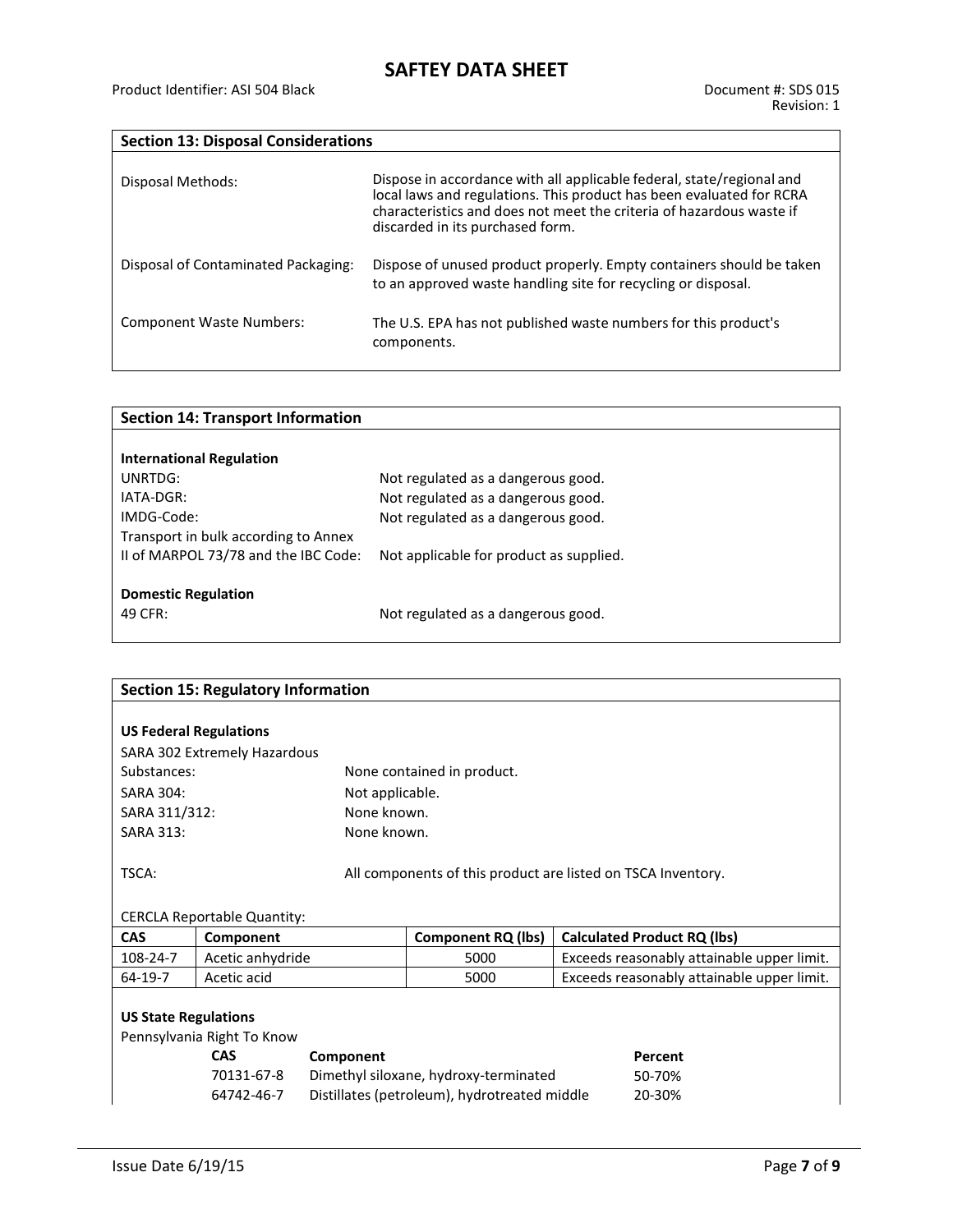Product Identifier: ASI 504 Black Document #: SDS 015

|                                                                                                                                                     | 7631-86-9<br>64-19-7<br>108-24-7 | Silicon dioxide<br>Acetic acid<br>Acetic anhydride |     |            |              |            |           | 5-10%<br>$0 - 0.1%$<br>$0 - 0.1%$ |            |           |           |  |  |
|-----------------------------------------------------------------------------------------------------------------------------------------------------|----------------------------------|----------------------------------------------------|-----|------------|--------------|------------|-----------|-----------------------------------|------------|-----------|-----------|--|--|
| New Jersey Right To Know                                                                                                                            |                                  |                                                    |     |            |              |            |           |                                   |            |           |           |  |  |
|                                                                                                                                                     | <b>CAS</b>                       | Component                                          |     |            |              |            |           | Percent                           |            |           |           |  |  |
|                                                                                                                                                     | 70131-67-8                       | Dimethyl siloxane, hydroxy-terminated              |     |            |              |            | 50-70%    |                                   |            |           |           |  |  |
|                                                                                                                                                     | 64742-46-7                       | Distillates (petroleum), hydrotreated middle       |     |            |              |            | 20-30%    |                                   |            |           |           |  |  |
|                                                                                                                                                     | 7631-86-9                        | Silicon dioxide                                    |     |            |              |            |           | 5-10%                             |            |           |           |  |  |
|                                                                                                                                                     | 63148-62-9                       | Dimethyl siloxane, trimethylsiloxy-terminated      |     |            |              |            |           | $1 - 5%$                          |            |           |           |  |  |
|                                                                                                                                                     | 1333-86-4                        | Carbon Black                                       |     |            |              |            |           | $0.1 - 1%$                        |            |           |           |  |  |
| This product does not contain any chemicals known by the State of<br>California Proposition 65:<br>California to cause cancer or reproductive harm. |                                  |                                                    |     |            |              |            |           |                                   |            |           |           |  |  |
| <b>Component Analysis - International Inventories</b>                                                                                               |                                  |                                                    |     |            |              |            |           |                                   |            |           |           |  |  |
| Component                                                                                                                                           |                                  | EU<br><b>CAS</b><br>CA<br><b>AU</b><br>US          |     |            |              |            | <b>PH</b> | JP                                | <b>KR</b>  | <b>CN</b> | <b>NZ</b> |  |  |
| Distillates (petroleum),                                                                                                                            |                                  | 64742-46-7                                         | Yes | <b>DSL</b> | <b>REACH</b> | <b>Yes</b> | Yes       | Yes                               | <b>Yes</b> | Yes       | Yes       |  |  |
| hydrotreated middle                                                                                                                                 |                                  |                                                    |     |            |              |            |           |                                   |            |           |           |  |  |
| Silicon dioxide                                                                                                                                     |                                  | 7631-86-9                                          | Yes | <b>DSL</b> | <b>REACH</b> | Yes        | Yes       | Yes                               | Yes        | Yes       | Yes       |  |  |
| Carbon black                                                                                                                                        |                                  | 1333-86-4                                          | Yes | <b>DSL</b> | <b>REACH</b> | <b>Yes</b> | Yes       | Yes                               | Yes        | Yes       | Yes       |  |  |